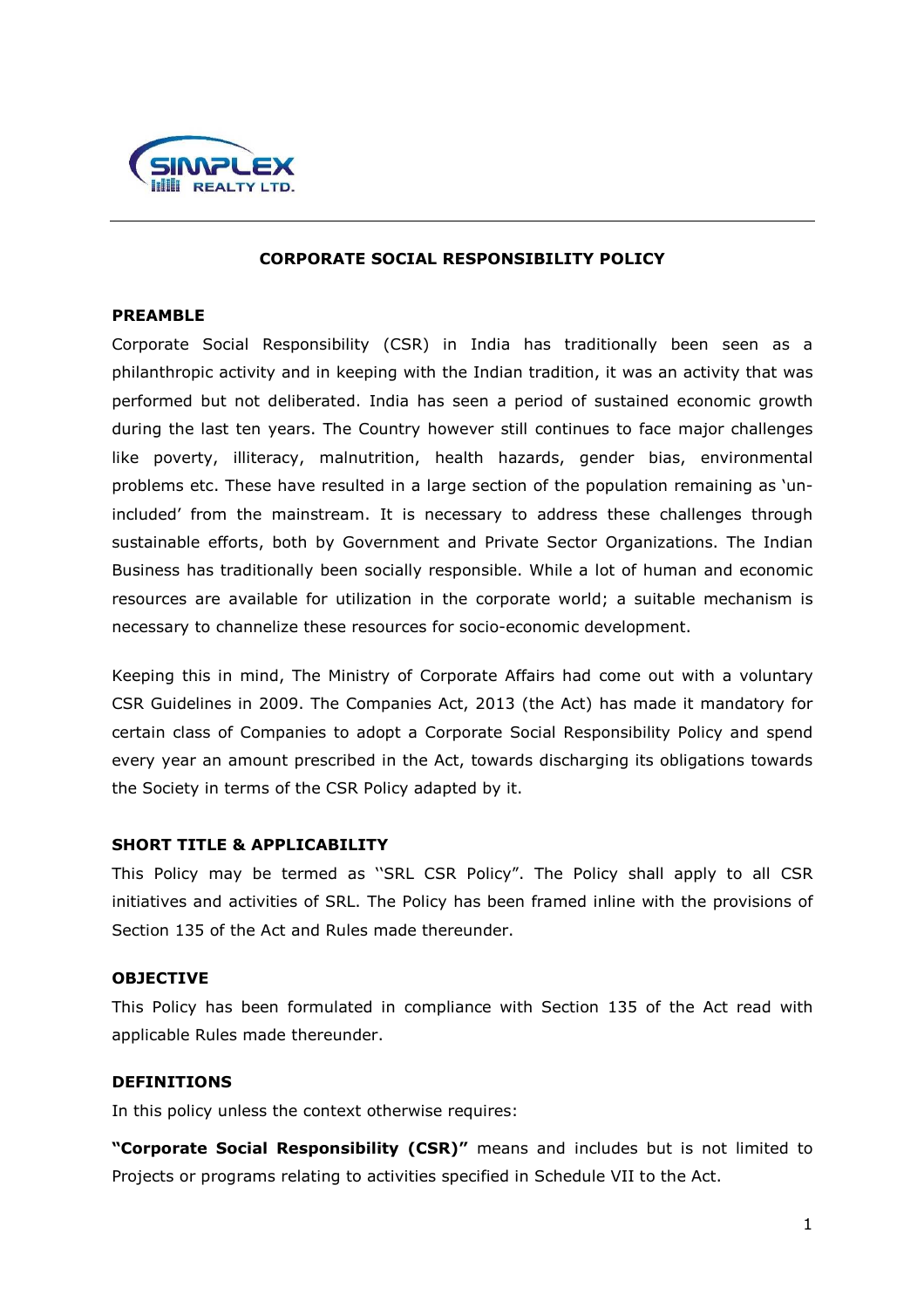**"CSR Committee"** means the Corporate Social Responsibility Committee of the Board referred to in Section 135 of the Act

**"CSR Policy"** relates to the activities to be undertaken by the Company as specified in Schedule VII to the Act and expenditure

**"Net Profit"** means the net profit of the Company as per its financial statement prepared in accordance with applicable provisions of the Act (Section 198), but shall not include the following viz;

- i. Any profit arising from any overseas branch or branches of the Company, whether operated as a separate company or otherwise and
- ii. Any dividend received from other companies in India, which are covered under and complying with the provisions of Section 135 of the Act

Provided that net profit in respect of a financial year for which the relevant financial statements were prepared in accordance with the provisions of the Companies Act, 1956 shall not be required to be re-calculated in accordance with the provisions of the Act

## **CORPORATE SOCIAL RESPONSIBILITY (CSR) COMMITTEE**

The SRL Corporate Social Responsibility Committee shall consist of three Directors amongst which one shall be an Independent Director. The Committee shall hold meetings as and when required, to discuss various issues on implementation of the CSR Policy of SRL.

The CSR Committee shall:

- a) Formulate and recommend to the Board, a Corporate Social Responsibility Policy which shall indicate the activities to be undertaken by SRL as specified in Schedule VII of the Companies Act 2013;
- b) Recommend the amount of expenditure to be incurred on the activities referred to in clause (a) in a financial year;
- c) Monitor the Corporate Social Responsibility Policy of SRL from time to time; and
- d) Any other matter as may be considered expedient in furtherance of and to comply with the CSR Policy of SRL.

# **CSR ACTIVITIES**

SRL's CSR activities shall primarily include one or more of the items covered under Schedule VII of the Act with special focus on the following: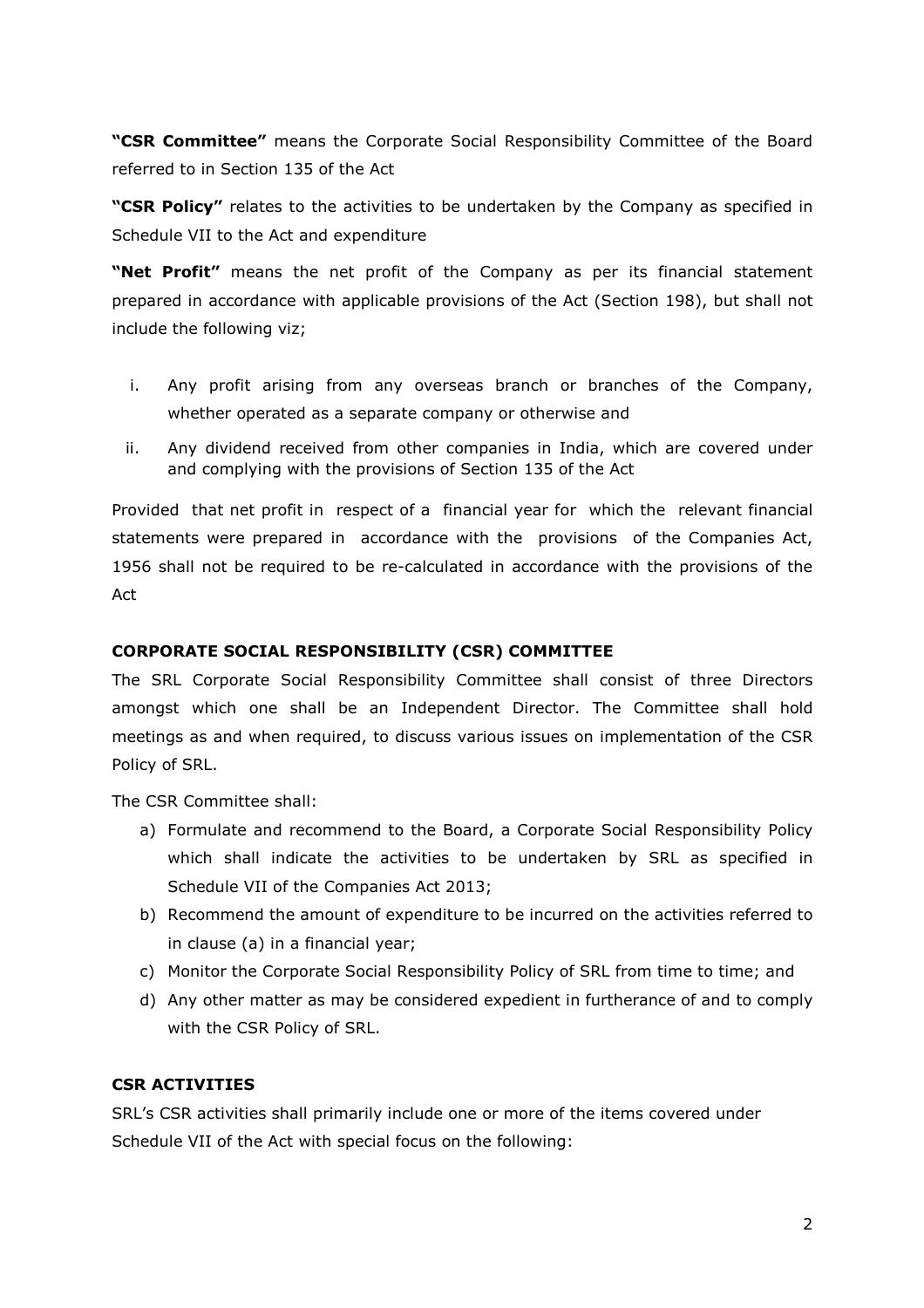- 1. Promoting preventive healthcare and sanitation and making available safe drinking water and other activities contained in Schedule VII (i). The Company may be involved in these activities by way of adoption of one or more villages for overall development and livelihood enhancement.
- 2. Promoting education and other education related activities and livelihood enhancement projects covered under Schedule VII (ii).
- 3. Activities relating to environmental sustainability, ecological balance and other activities contained in Schedule VII (iv).
- 4. Protection of national heritage, art and culture as contained in Schedule VII (V).
- 5. Training to promote rural sports, nationally recognized sports, Paralympic sports and Olympic sports, covered under Schedule VII (vii).
- 6. Contribution to various funds contained under Schedule VII.

The Board of Directors shall ensure that SRL spends at least 2 percentage of the average net profits of SRL made during the 3 immediately preceding financial years in pursuance of its CSR Policy.

Apart from the CSR projects/programmes taken up by the Company itself, the Board of Directors may decide to undertake its CSR activities recommended by the CSR Committee, through a registered Trust or a registered society or a company established by SRL under Section 8 of the Act. Provided that,

- If such trust, society or company is not established by SRL or its holding or subsidiary or associate company, it shall have an established track record of three years in undertaking similar programs or projects;
- SRL shall specify the project or programs to be undertaken through these entities, modalities of utilization of funds on such projects and programs and the monitoring and reporting mechanism.

SRL may also collaborate with other Companies for undertaking projects or programs for CSR activities in such a manner that the Committees of the respective Companies are in a position to report separately on such projects or programs.

SRL may build CSR capacities of their own personnel as well as of their implementing agencies through Institutions with established track records of at least three financial years but such expenditure shall not exceed 5 (five) percentage of the total CSR expenditure of SRL in a financial year.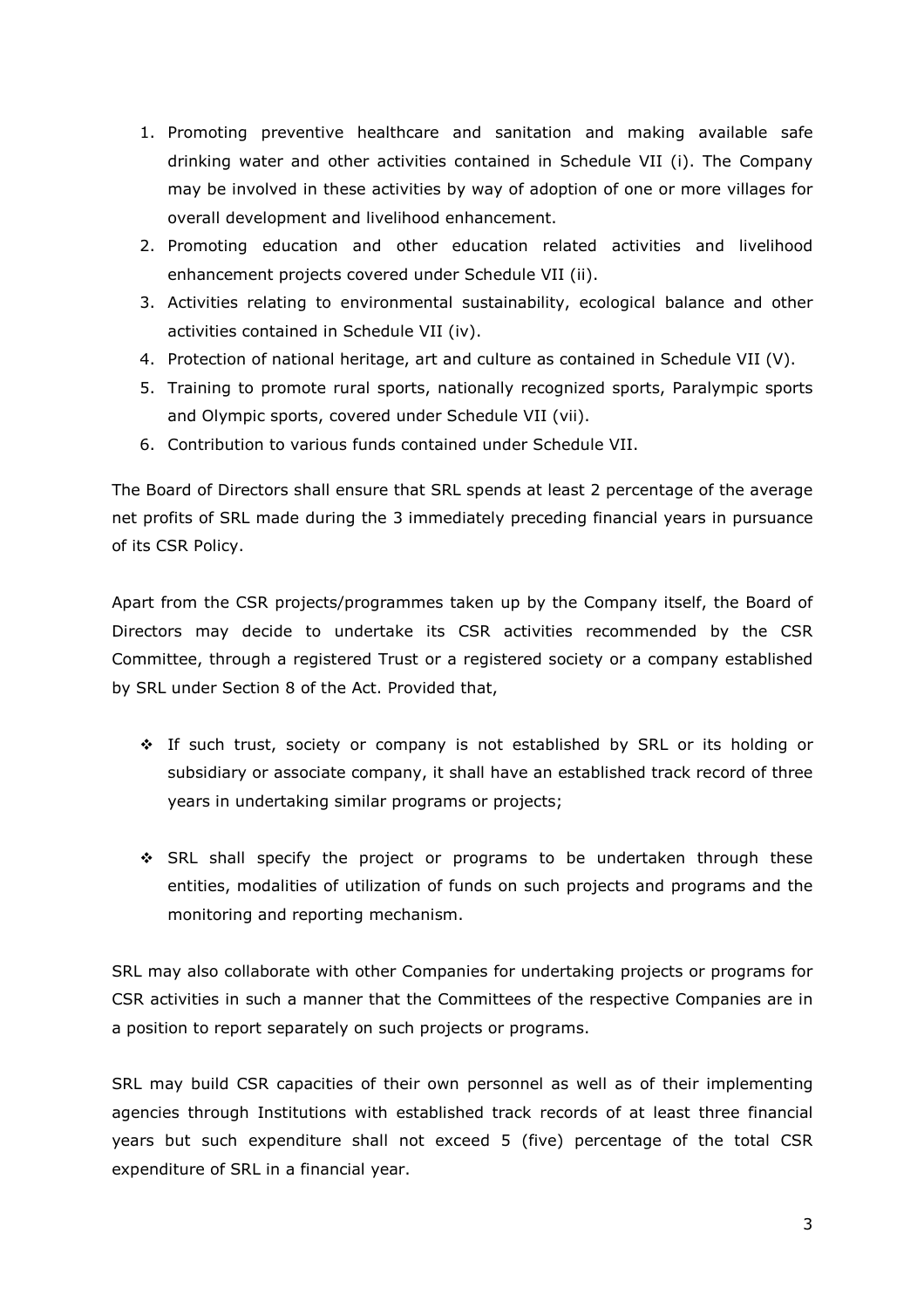## **CSR EXPENDITURE**

For achieving its CSR objectives through implementation of meaningful & sustainable CSR programs, SRL will allocate 2 percentage of its average net profits made during the 3 immediately preceding financial years as its Annual CSR Budget.

The Annual CSR Budget shall be spent on activities laid down as above.

CSR projects or programs or activities undertaken in India only shall amount to CSR Expenditure.

Any unspent/unutilized CSR allocation of a particular year, will be carried forward to the following year, that is, the CSE Budget will be non-lapsable in nature.

CSR expenditure shall include all expenditure including contribution to corpus, for projects or programs relating to CSR activities approved by the Board on the recommendation of its CSR Committee, but does not include any expenditure on an item not in conformity with the CSR Policy.

## **EXCLUSIONS**

The CSR activities shall be undertaken by SRL, (either new or ongoing), excluding activities undertaken in pursuance of its normal course of business.

Any Contribution of any amount directly or indirectly to any political party under Section 182of the Act, by SRL shall not be considered as CSR activity.

The CSR projects or programs or activities that benefit only to the employees of SRL and their families shall not be considered as CSR activities in accordance with Section 135 of the Act. Any surplus arising out of the CSR projects or programs or activities shall not form part of the business profit of SRL.

# **IMPLEMENTATION**

CSR programs will be undertaken by SRL to the best possible extent within the defined ambit of the identified Project/ Program.

The time period/duration over which a particular programme will be spread, will depend on its nature, extent of coverage and the intended impact of the programme.